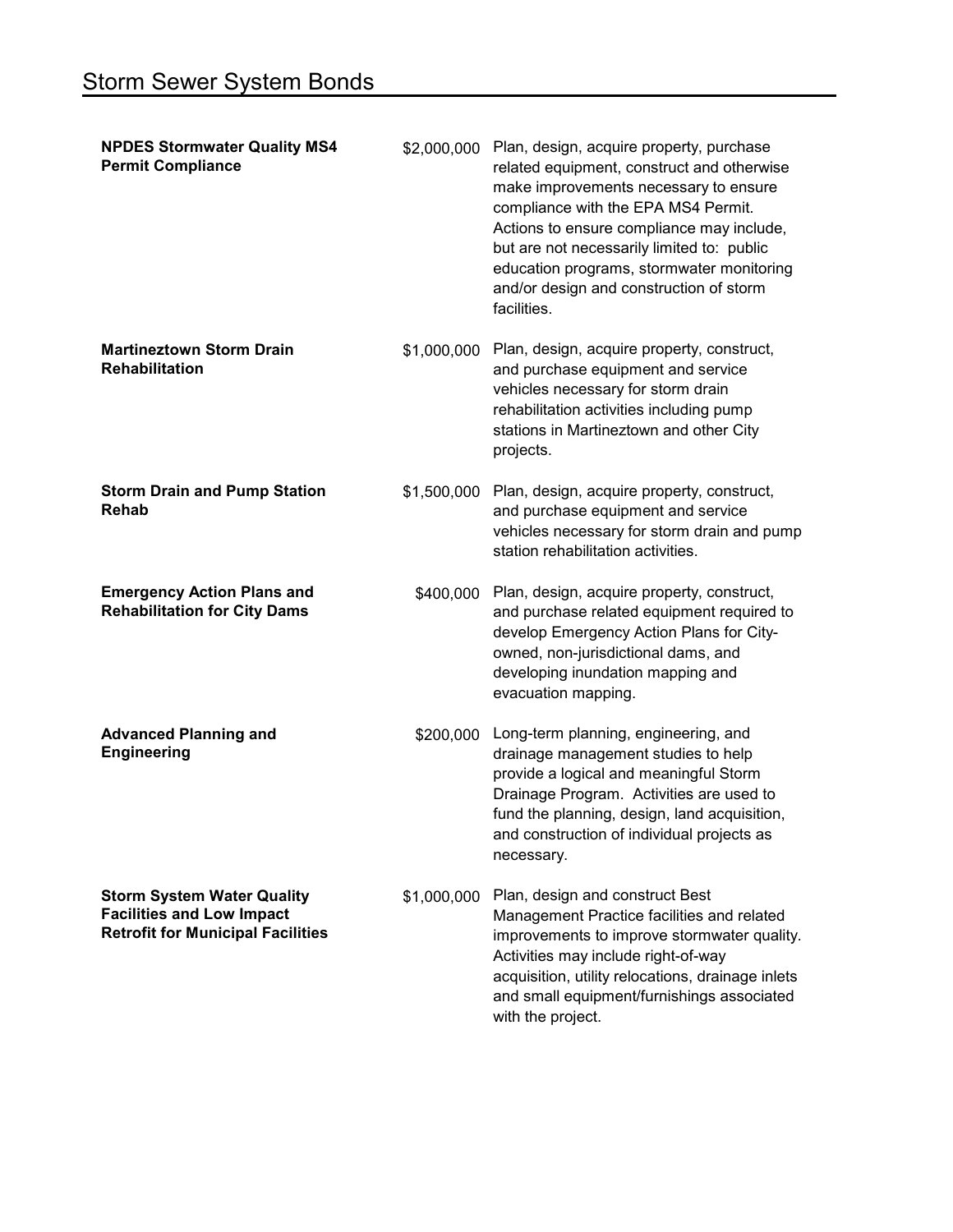| <b>Mid-Valley Storm Drainage</b><br><b>Improvements</b>           |             | \$1,300,000 Plan, design, and construct storm drain<br>improvements in the Broadway, Santa<br>Barbara-Martinez area, Downtown and<br>Barelas Neighborhood area as per the Mid-<br>Valley Drainage Master Plan. Activities may<br>include right-of-way acquisition, utility<br>relocations, drainage inlets and small<br>equipment/furnishings associated with the<br>project. |
|-------------------------------------------------------------------|-------------|-------------------------------------------------------------------------------------------------------------------------------------------------------------------------------------------------------------------------------------------------------------------------------------------------------------------------------------------------------------------------------|
| <b>South Broadway Master Plan</b><br><b>Drainage Improvements</b> | \$1,000,000 | Plan, design, acquire property, construct,<br>and otherwise make improvements<br>necessary to implement the recommended<br>improvements in the South Broadway<br>Drainage Master Plan. Activities may<br>include right-of-way acquisition, utility<br>relocations, drainage inlets and small<br>equipment/furnishings associated with the<br>project.                         |
| <b>Loma Hermosa NW Flooding</b><br><b>Relief</b>                  | \$1,000,000 | Plan, design, acquire property, construct,<br>and purchase related equipment necessary<br>to implement new storm drain improvements<br>on Loma Hermosa between Hanover NW<br>and Atrisco NW.                                                                                                                                                                                  |
| <b>Arroyo Flash Flood Indication</b><br><b>System</b>             | \$300,000   | Plan, design, and install the Arroyo Flash<br>Flood Indication System for the Embudo<br>Arroyo to warn the general public of potential<br>storm conditions that may exist within the<br>arroyo system. Project is a joint effort<br>between the City and AMAFCA.                                                                                                              |
| <b>Phoenix NE Storm Drain</b>                                     |             | \$1,000,000 Plan, design, acquire property, construct,<br>and otherwise make improvements<br>necessary to implement channel<br>stabilization.                                                                                                                                                                                                                                 |
| <b>Kirtland Airforce Base South</b><br><b>Detention Basin</b>     |             | \$50,000 Plan, design, acquire property, construct,<br>and otherwise make improvements<br>necessary to provide detention, water<br>quality, and flood control for runoff. Project<br>is a joint effort between the City and<br>AMAFCA.                                                                                                                                        |
| Gibson-San Mateo Flood Plain<br><b>Mitigation</b>                 | \$50,000    | Study, plan, design, acquire property,<br>construct, and otherwise make<br>improvements to install new storm drain<br>system, including but not limited to inlets,<br>manholes, and pipes.                                                                                                                                                                                    |